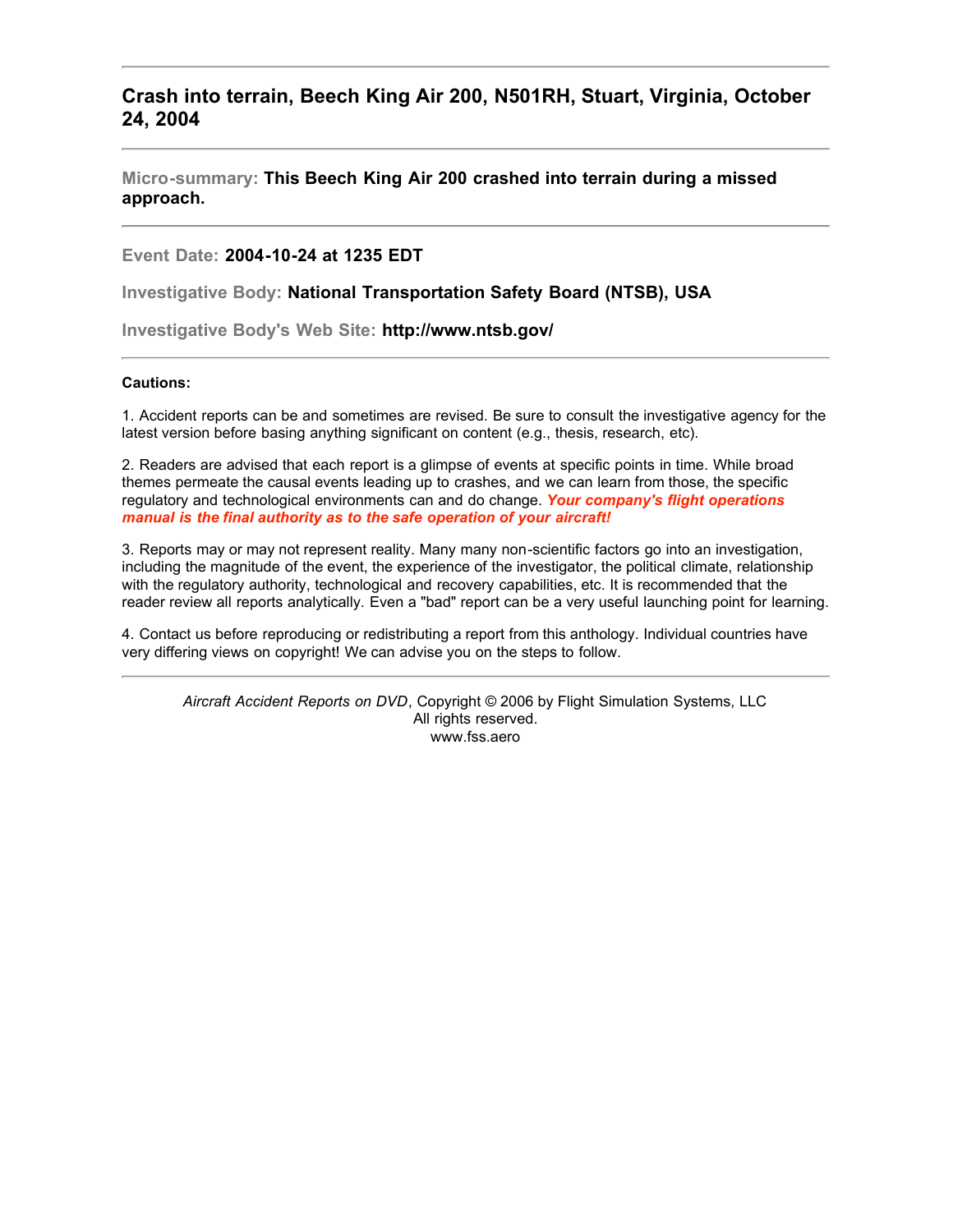

# **National Transportation Safety Board**

**Washington, D.C. 20594** 

# **Aircraft Accident Brief**

**Accident Number:** IAD05MA006 **Location:** Stuart, Virginia **Date: October 24, 2004** Adopted on: February 7, 2006

**Aircraft and Registration:** Beech King Air 200, N501RH

# **HISTORY OF FLIGHT**

On October 24, 2004, about 1235 eastern daylight time,<sup>1</sup> a Beech King Air 200, N501RH, operated by Hendrick Motorsports, Inc., crashed into mountainous terrain in Stuart, Virginia, during a missed approach to Martinsville/Blue Ridge Airport (MTV), Martinsville, Virginia. The flight was transporting Hendrick Motorsports employees and others to an automobile race in Martinsville, Virginia. The two flight crewmembers and eight passengers were killed, and the airplane was destroyed by impact forces and postcrash fire. The flight was operating under the provisions of 14 *Code of Federal Regulations* (CFR) Part 91 on an instrument flight rules (IFR) flight plan. Instrument meteorological conditions (IMC) prevailed at the time of the accident.

The flight departed from Concord Regional Airport (JQF), Concord, North Carolina, about 1156. An examination of radar data and voice communications from the Federal Aviation Administration (FAA) revealed that, during the en route portion of the flight, a radar target identified as the accident airplane maintained all assigned altitudes and headings.

As the airplane approached MTV, an air traffic controller advised the flight crew that the airplane was second in line for the localizer runway 30 approach. The controller instructed the pilots to hold "as published" on the localizer course at 4,000 feet mean sea level  $(msl)^2$  and to expect a 28-minute delay in the holding pattern. The flight crew requested 5-mile legs in the holding pattern, and the controller approved 5- or 10-mile legs at the crew's discretion.

The localizer runway 30 approach procedure (see figure 1) included an inbound course with a magnetic heading of 305º. The minimum descent altitude for the intermediate section of the approach and the holding pattern southeast of the BALES locator outer marker (LOM) was 2,600 feet. The BALES LOM is located at 6 distance

<sup>&</sup>lt;sup>1</sup> All times in this brief are eastern daylight time based on a 24-hour clock.

 $2$  All altitudes and elevations in this brief are expressed as msl unless otherwise noted.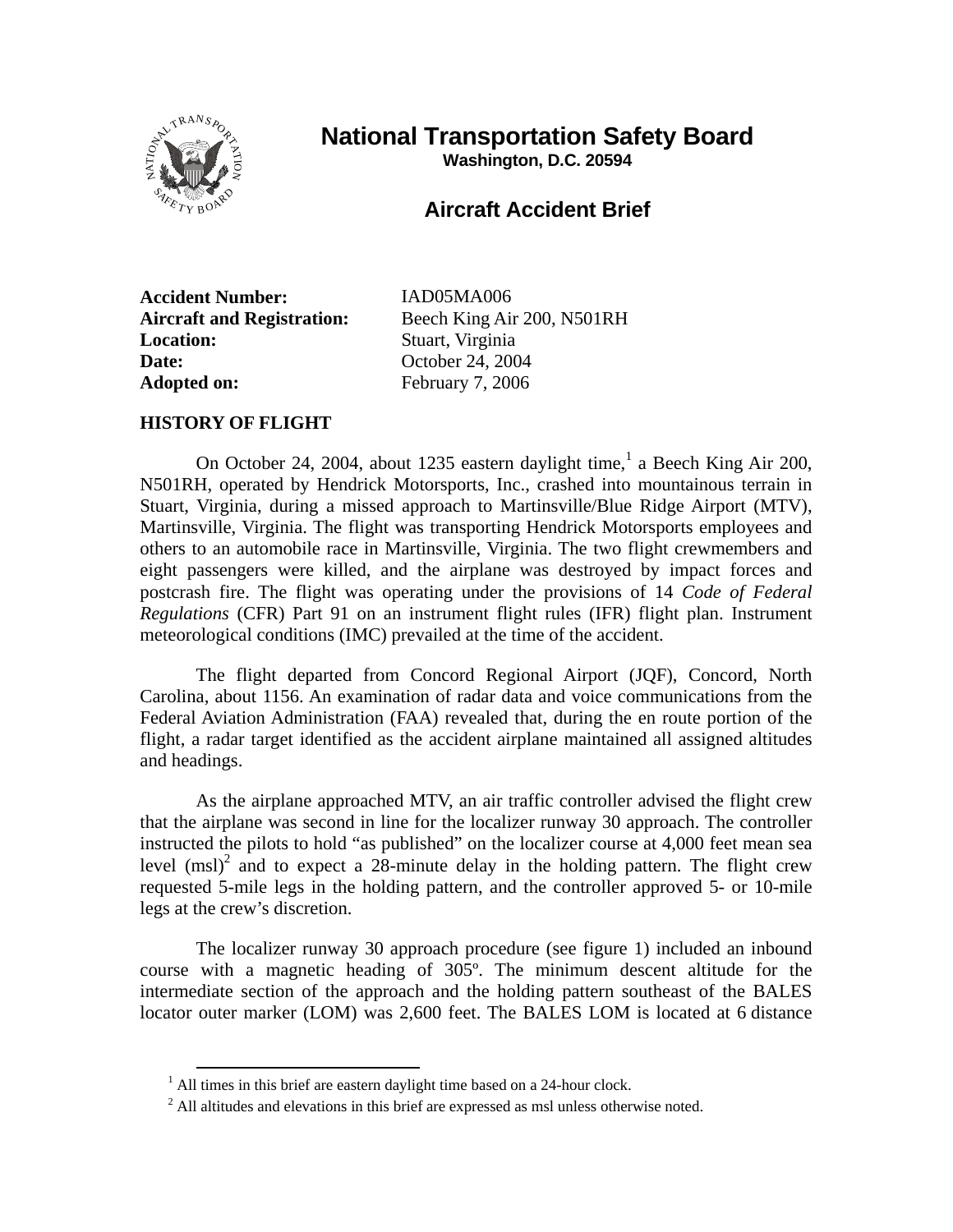measuring equipment  $(DME)^3$  on the approach course. After crossing the BALES LOM on the inbound course, the minimum descent altitude on the final segment of the approach, for an airplane equipped with DME, was 1,340 feet. The missed approach point (MAP) was at 1 DME and near the approach end of the runway. The distance from the BALES LOM to the MAP was 5 nautical miles (nm). The published missed approach procedure instructed the pilot to make a "climbing right turn to 2,600 feet and proceed direct to BALES LOM and hold."

The accident airplane approached the BALES LOM from the south (see figure 2), crossed BALES at 4,000 feet, and turned right toward the outbound leg of the holding pattern. About that time, the flight crewmembers of the airplane that preceded the accident airplane on the approach announced that that they were canceling their IFR clearance after breaking out of the clouds during the approach and then proceeded to land at MTV.

At 1224:19, while the accident airplane was still turning right to the outbound leg of the holding pattern, the controller asked the flight crew if the airplane was established in the holding pattern, and the crew confirmed, "we're established." At 1224:26, the controller cleared the airplane for the localizer runway 30 approach and requested that the flight crew advise him when the airplane was inbound on the approach. The airplane then completed a continuous right turn toward the inbound course and crossed the BALES LOM at an altitude of 3,900 feet.

At 1226:53, the flight crew advised the controller that the airplane was "established inbound" on the approach. At 1227:04, the controller cleared the airplane for the approach and approved a radio frequency change from the approach control frequency to the common traffic advisory frequency  $(CTAF)$ .<sup>4</sup> At 4 DME, or 2 nm after crossing the BALES LOM on the inbound course, the airplane started to descend from 4,000 feet (see figure 3). The airplane leveled off at 2,600 feet as it passed the MAP. About 1 nm past the MAP and over the runway, the airplane began a descent to 1,400 feet and continued on an approximate heading of 305º.

The airplane leveled at 1,400 feet, about 4 nm beyond MTV and 5 nm beyond the MAP. The airplane maintained level flight between 1,400 and 1,500 feet for the next 1 minute 13 seconds. At 1232:13, about 8 nm beyond MTV, the airplane initiated a straight-ahead climb.

At 1233:08, the flight crew informed the controller, "we're going missed at this time." The controller asked the flight crew to repeat the radio transmission. The flight crew repeated the information, and the controller acknowledged the radio transmission. The controller received no further radio transmissions from the flight crew.

 <sup>3</sup> One DME equals 1 nautical mile.

<sup>&</sup>lt;sup>4</sup> According to FAA Order 7110.65, "Air Traffic Control," paragraph 5-1-13, after a controller issues a frequency change to the CTAF, radar services are automatically terminated.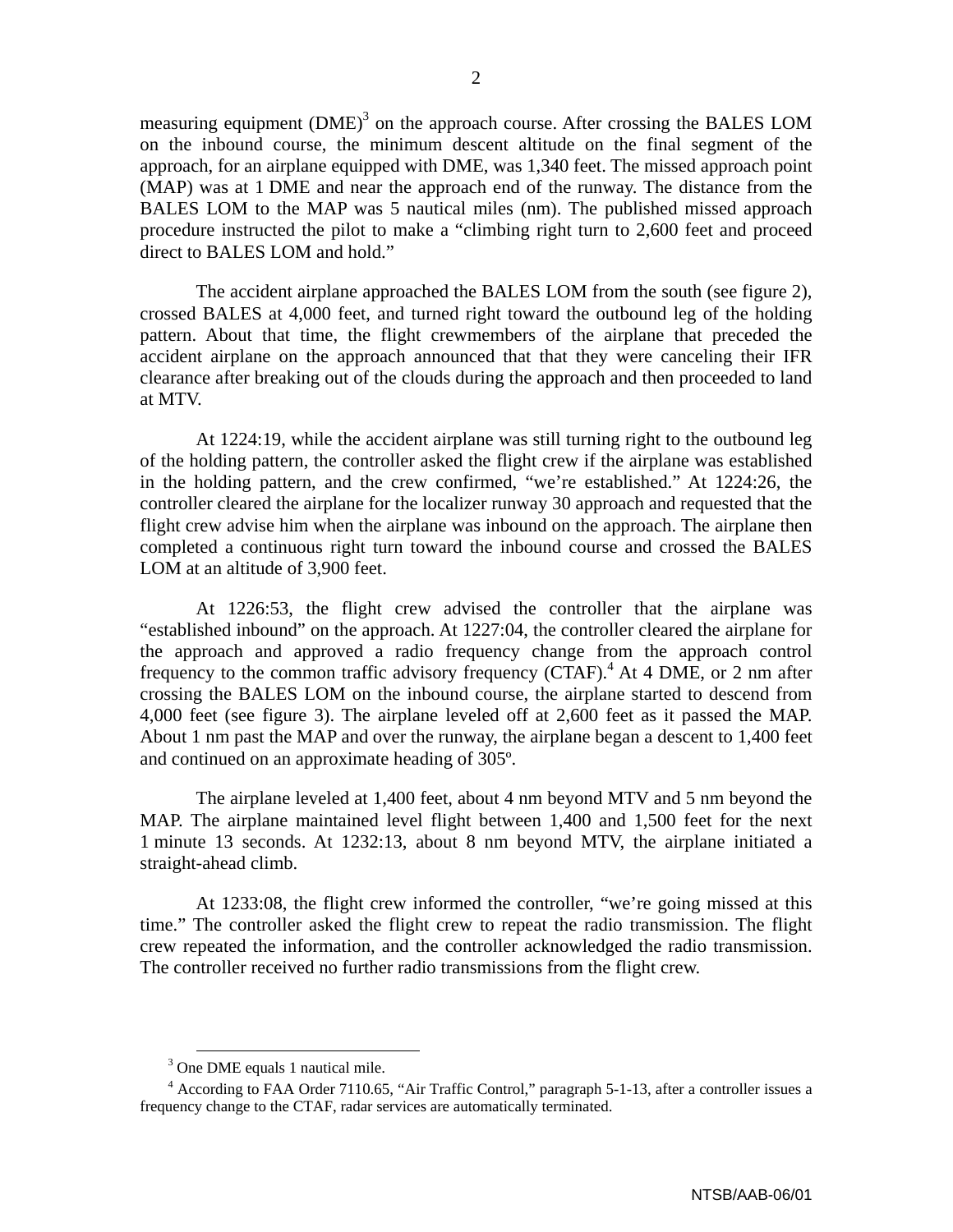

**Figure 1.** Localizer runway 30 approach.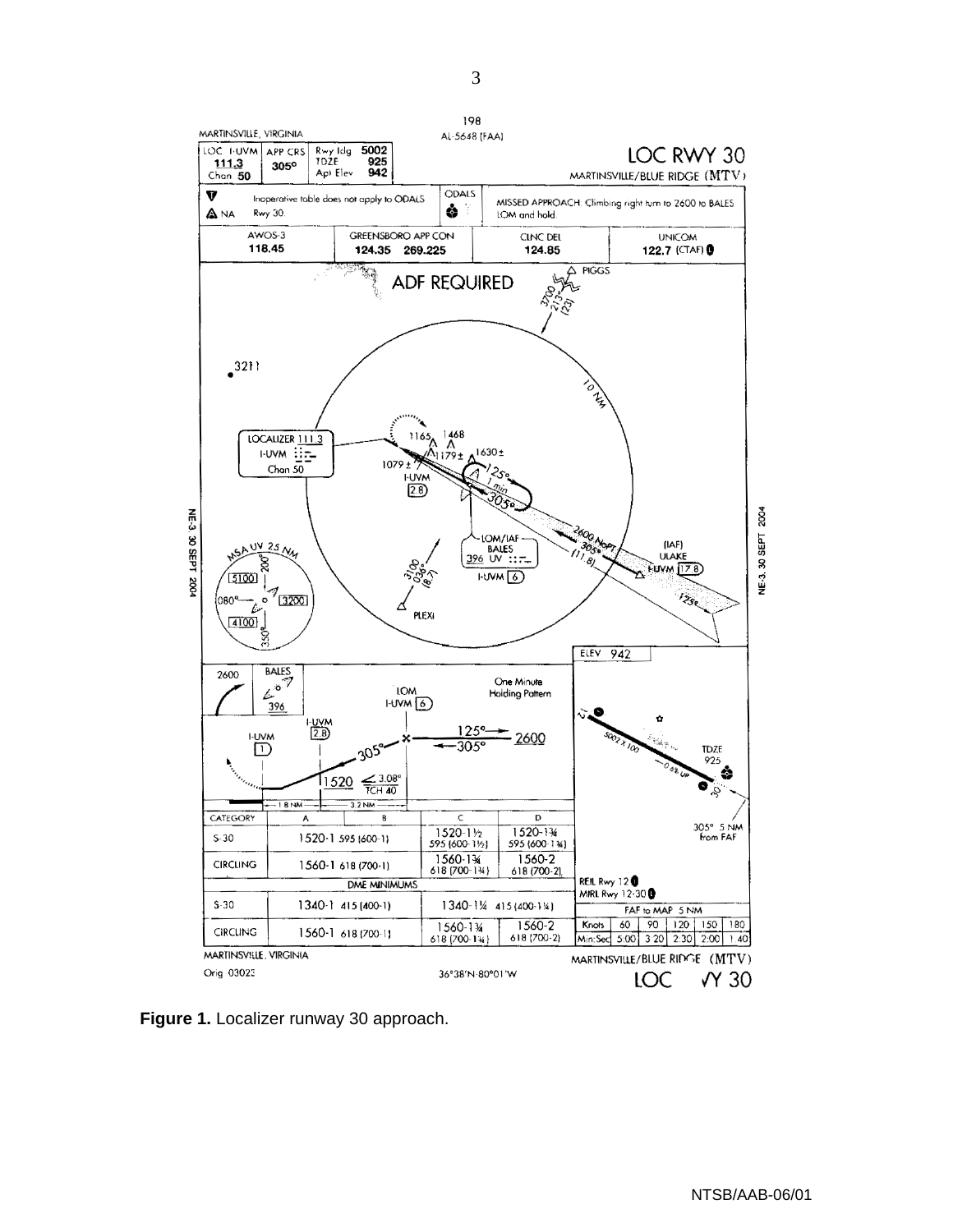

Figure 2. Accident airplane's flightpath.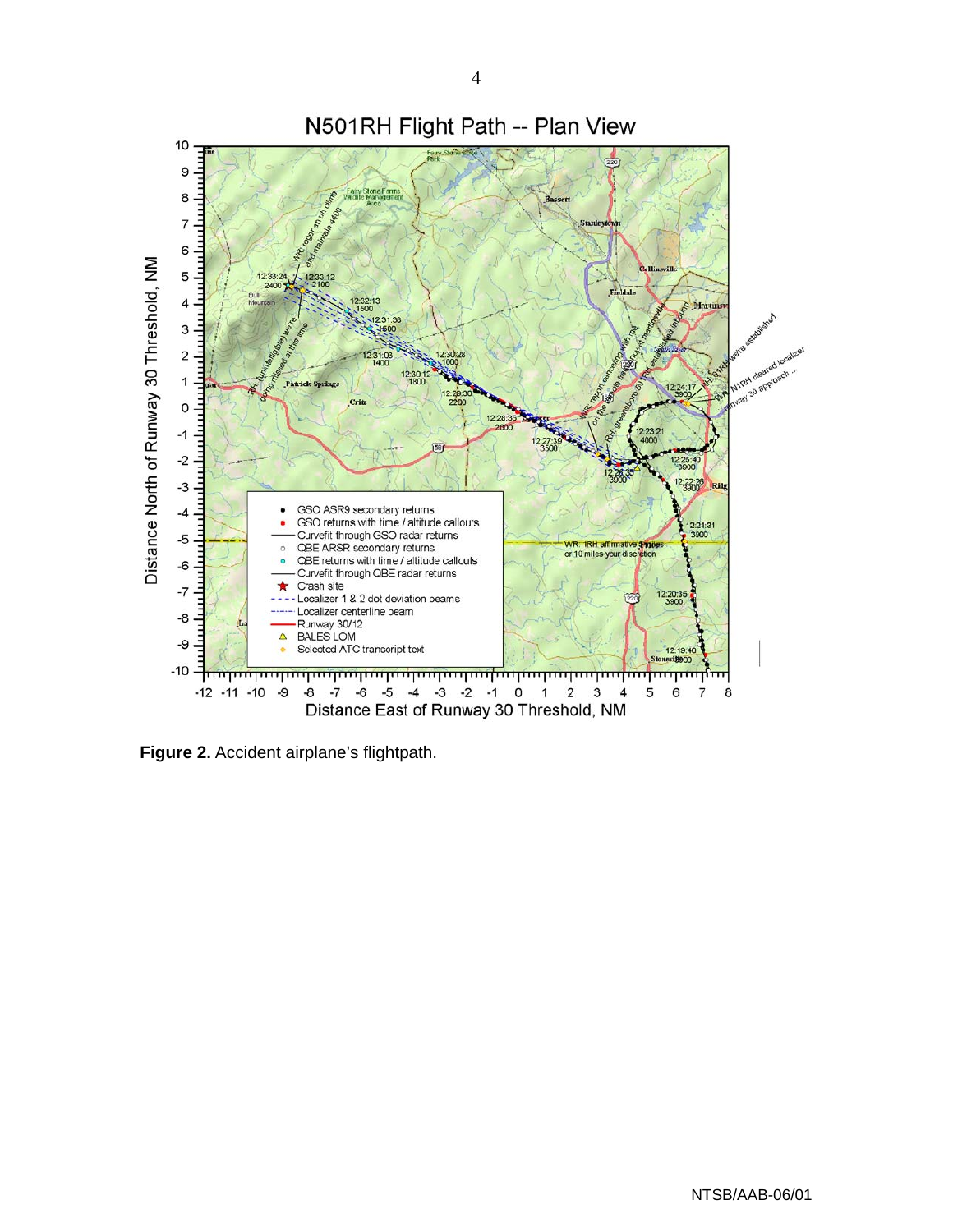

**Figure 3.** Accident airplane's altitude profile.

At 1233:21, the controller advised the flight crew to climb and maintain 4,400 feet. At 1233:24, the radar target was lost. The accident occurred on Bull Mountain in Stuart, Virginia, at an elevation of about 2,400 feet and near the extended centerline of the runway.

Witnesses at MTV said that they heard the airplane pass overhead but did not see it because of the cloud cover. They stated that the engine sound was smooth and continuous with no interruption. One witness said that the engines sounded as though they were at idle. Two witnesses stated that they heard no increase in engine sound at the time they perceived the airplane to be at a position that coincided with the MAP.

Two witnesses who were about 3 to 4 miles southeast of Bull Mountain saw an airplane fly past them at a low altitude. One of the witnesses said that the airplane was flying "flat and level" about 60 to 70 feet above ground level and was heading northwest. This witness also stated that, other than flying "very low," the airplane did not appear to be in distress, and the landing gear appeared to be up. The witness further stated that the speed of the airplane "wasn't extremely fast." In addition, the witness noted that the fog level was low but could not tell how much lower the airplane was from the fog.

A trooper with the Virginia State Police stated that, at the time of the accident and throughout the search and recovery efforts (which spanned throughout the day and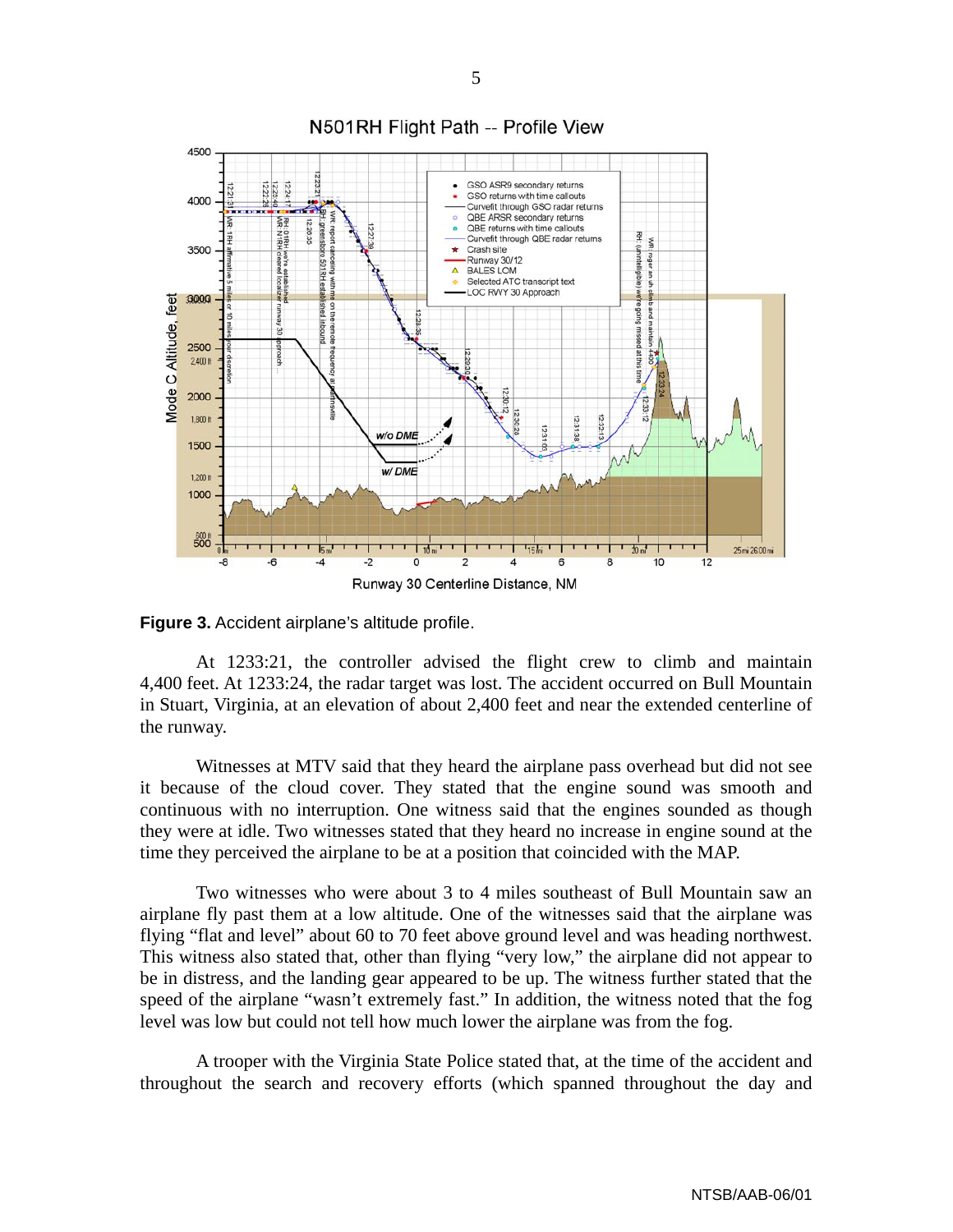evening), Bull Mountain was completely obscured by clouds and fog. The trooper stated that the visibility was between 0 and 0.25 mile.

# **PILOT INFORMATION**

# **The Captain**

The captain, age 51, held an airline transport pilot certificate with a rating for airplane multiengine land and a commercial pilot certificate with a rating for airplane single-engine land. The captain's most recent FAA first-class medical certificate was issued on December 15, 2003, with the limitation that he "must have corrective lenses for near vision." The captain was hired by Hendrick Motorsports on March 25, 2001.

A review of company training records revealed that the captain had accumulated 10,733 hours total flying time, including 8,600 hours in the Beech 1900. His total flying time in the Beech King Air 200 was 210 hours, with 152 hours as pilot-in-command (PIC). The captain had flown 67 hours in the last 90 days, 18 hours in the last 30 days, and about 30 minutes (the accident flight) in the last 24 hours.

On May 20, 2001, the captain attended SimuFlite's King Air 200 and King Air 1900 recurrent differences training, which included ground and flight simulator training. He received a PIC proficiency check in accordance with 14 CFR 61.56 and an instrument competency check in accordance with 14 CFR 61.57. On May 16, 2002, the captain attended SimuFlite's recurrent ground and flight simulator training for the King Air 300 and 350. He received a PIC proficiency check in accordance with 14 CFR 61.58. On May 22, 2003, the captain attended FlightSafety's Beech 1900 recurrent ground and flight simulator training. He received a PIC proficiency check in accordance with 14 CFR 61.58.

From January 19 to March 2, 2004, the captain attended FlightSafety's Saab 2000 initial second-in-command (SIC) training, which included ground and flight simulator training. He completed a SIC proficiency check in accordance with 14 CFR 61.55.

The captain's most recent flight review was on May 27, 2004. He completed Beech 1900 recurrent PIC ground and flight simulator training with FlightSafety and a PIC proficiency check in accordance with 14 CFR 61.58.

#### **The First Officer**

The first officer, age 31, held a commercial pilot certificate with ratings for airplane single-engine land, multiengine land, and instrument airplane. Her most recent FAA first-class medical certificate was issued on April 1, 2004, with no limitations. She was hired by Hendrick Motorsports on November 19, 2001.

A review of company training records revealed that the first officer had accumulated 2,090 hours of total flying time, including 1,200 hours in single-engine airplanes and 860 hours in multiengine airplanes. Hendrick Motorsports reported that the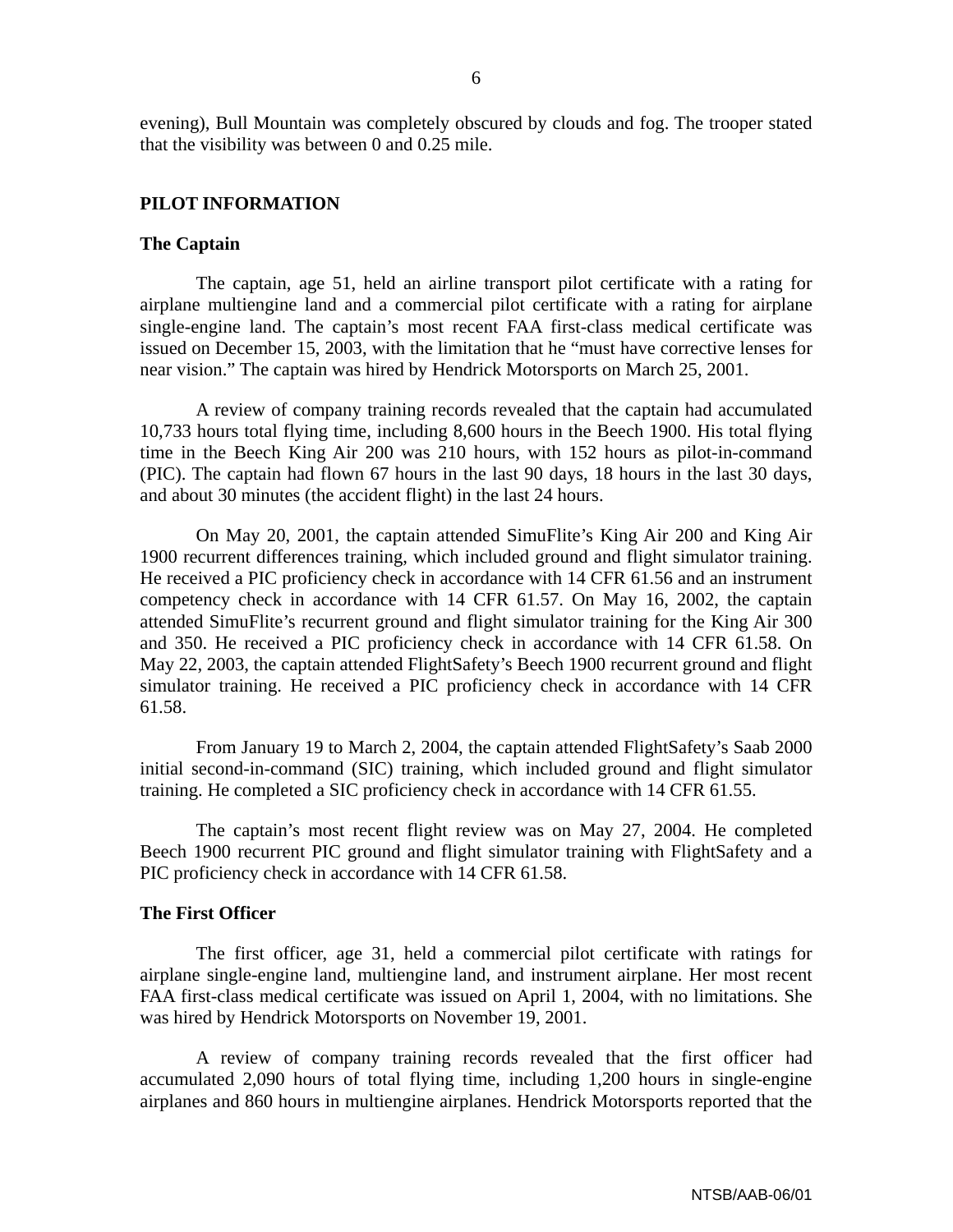first officer had accumulated 640 hours of flying time since her date of hire, 121 hours of which were in the Beech King Air 200. The first officer had flown 67 hours in the last 90 days, 27 hours in the last 30 days, and about 30 minutes (the accident flight) in the last 24 hours.

On April 8, 2001 (before she was hired by Hendrick Motorsports), the first officer attended SIMCOM's initial training for the Beech 200. On May 16, 2002, the first officer attended SimuFlite's ground and flight training for the King Air 300 and 350 and received a SIC proficiency check in accordance with 14 CFR 61.55. On June 26, 2003, the first officer attended FlightSafety's Beech 1900 ground and flight recurrent training. She completed a proficiency check in accordance with 14 CFR 61.55.

The first officer's most recent flight review was on May 27, 2004. She completed FlightSafety's Beech 1900 ground and flight recurrent SIC training, which satisfied the provisions of 14 CFR 61.55.

## **AIRPLANE INFORMATION**

The accident airplane, a Beech King Air 200, was manufactured in 1981 and had accumulated 8,140 total flight hours. The airplane was equipped with Pratt & Whitney Canada turbopropeller engines and Hartzell four-bladed, hydraulically operated, constant-speed, feathering-type propellers.

The airplane was being maintained in accordance with the manufacturer's inspection program. The airplane's most recent inspection was completed on June 25, 2004, at 8,079 flight hours.

The airplane was equipped with a Bendix/King KLN 90B global positioning system (GPS) receiver and a Mid-Continent Instruments MD-41 series GPS annunciation control unit. The GPS database was not current and therefore was not certified for IFR navigation. The airplane was not equipped with an enhanced ground proximity warning system (EGPWS).

The airplane had been for sale, so a decision had been made to "park" the airplane; upgrade another King Air 200, N502RH, with an EGPWS; and certify that airplane's GPS for IFR flight. The intended buyer for N501RH preferred N502RH and was allowed to purchase that airplane instead. As a result, the accident airplane was "put back out on the line" and was scheduled for a GPS upgrade and an EGPWS installation at the end of the 2004 racing season.

# **METEROLOGICAL INFORMATION**

A National Transportation Safety Board meteorologist conducted a study of the weather conditions in southwestern Virginia and northern North Carolina on the day of the accident. The study depicted a warm front that produced overcast clouds, high relative humidity, patchy fog, and mist, which resulted in IMC across the region.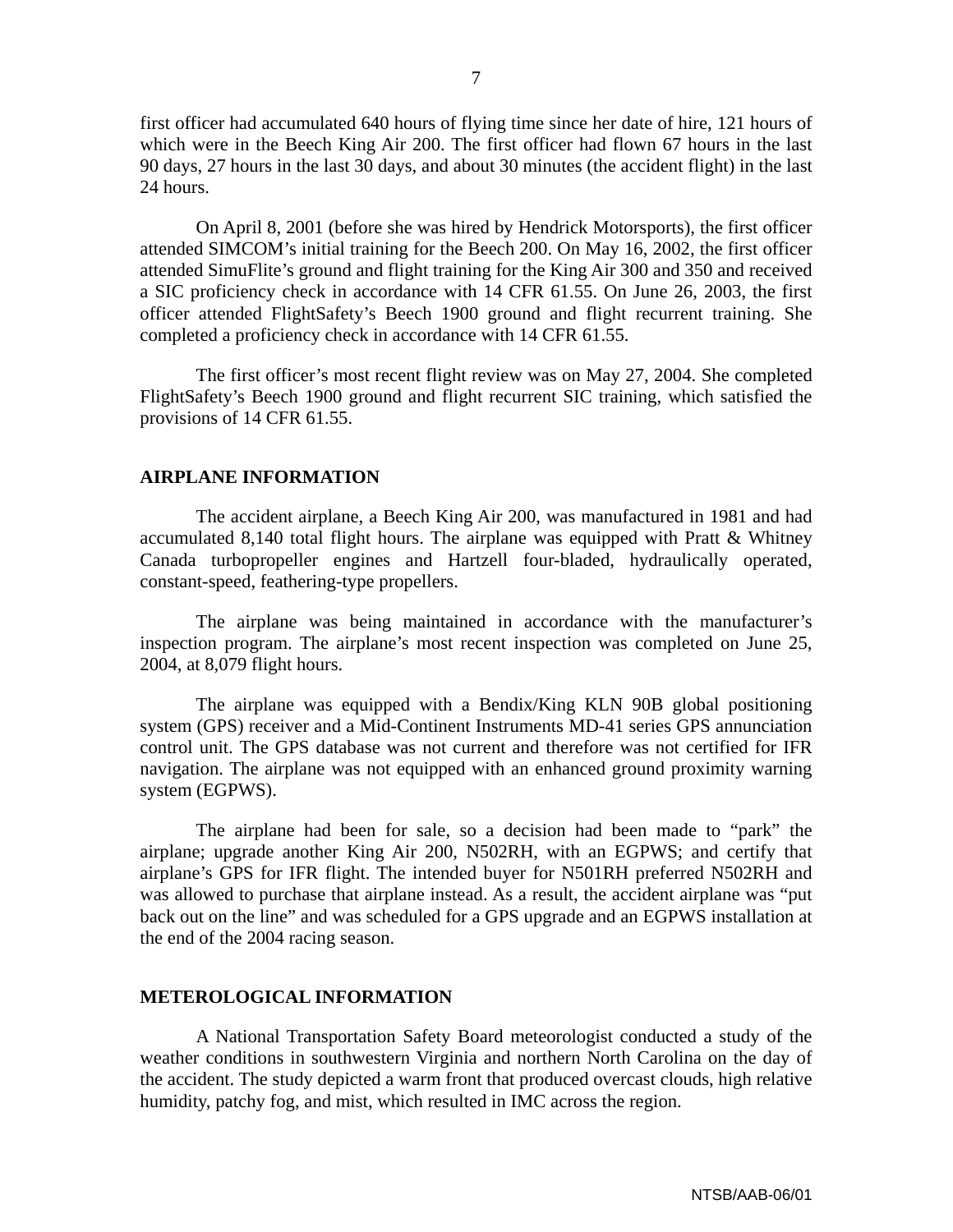About 1140, the weather recorded at MTV included an overcast ceiling at 400 feet with 1 1/4 miles of visibility<sup>5</sup> and wind from 200 $^{\circ}$  at 3 knots. The temperature was 55 $^{\circ}$ Fahrenheit (F), and the dew point was 55º F. The altimeter setting was 29.99 inches of mercury (Hg).

About 1200, the weather recorded at MTV included an overcast ceiling at 600 feet with 5 miles of visibility and wind from 220<sup>o</sup> at 3 knots. The temperature was 57<sup>o</sup> F, and the dew point was 55º F. The altimeter setting was 29.98 inches of Hg.

About 1220, the weather recorded at MTV included an overcast ceiling at 600 feet with 5 miles of visibility and calm winds. The temperature was 57° F, and the dew point was 55º F. The altimeter setting was 29.98 inches of Hg.

The captain of the airplane that preceded the accident airplane on the approach stated that his airplane descended below the cloud layer about 150 feet above the published minimums. He also stated that the visibility below the clouds was "pretty clear" with about 2 miles visibility. The captain further stated that he did not recall the reported weather but did recall that the actual weather fluctuated as the airplane descended toward MTV and was "a little better" than reported.

# **AIDS TO NAVIGATION**

After the accident, FAA and State of Virginia personnel conducted a ground inspection of all navigational equipment at MTV. The inspection revealed that the equipment functioned satisfactorily. Also, the FAA conducted a flight check inspection of the equipment at MTV, and no problems were noted.

# **AIRPORT INFORMATION**

# **Air Traffic Control**

On October 25, 2004, a Safety Board air traffic control (ATC) specialist requested voice communication tapes, transcript information, and radar data from the FAA. Examination of voice communication tapes revealed that the air traffic controller issued the holding instructions, the approach clearance, and the frequency change in accordance with FAA Order 7110.65, "Air Traffic Control." Radar data were derived from the Greensboro Airport Surveillance Radar-9 radar. Additional radar data were obtained from the U.S. Air Force 84th Radar Evaluation Squadron and the Roanoke Air Route Surveillance Radar.

The Safety Board's ATC specialist conducted a postaccident interview with the certified professional controller who provided ATC services to the flight crew before the accident. At the time of the accident, the controller was working the west radar and final

<sup>&</sup>lt;sup>5</sup> In this section, cloud cover is expressed in feet above ground level, and visibility is expressed in statute miles.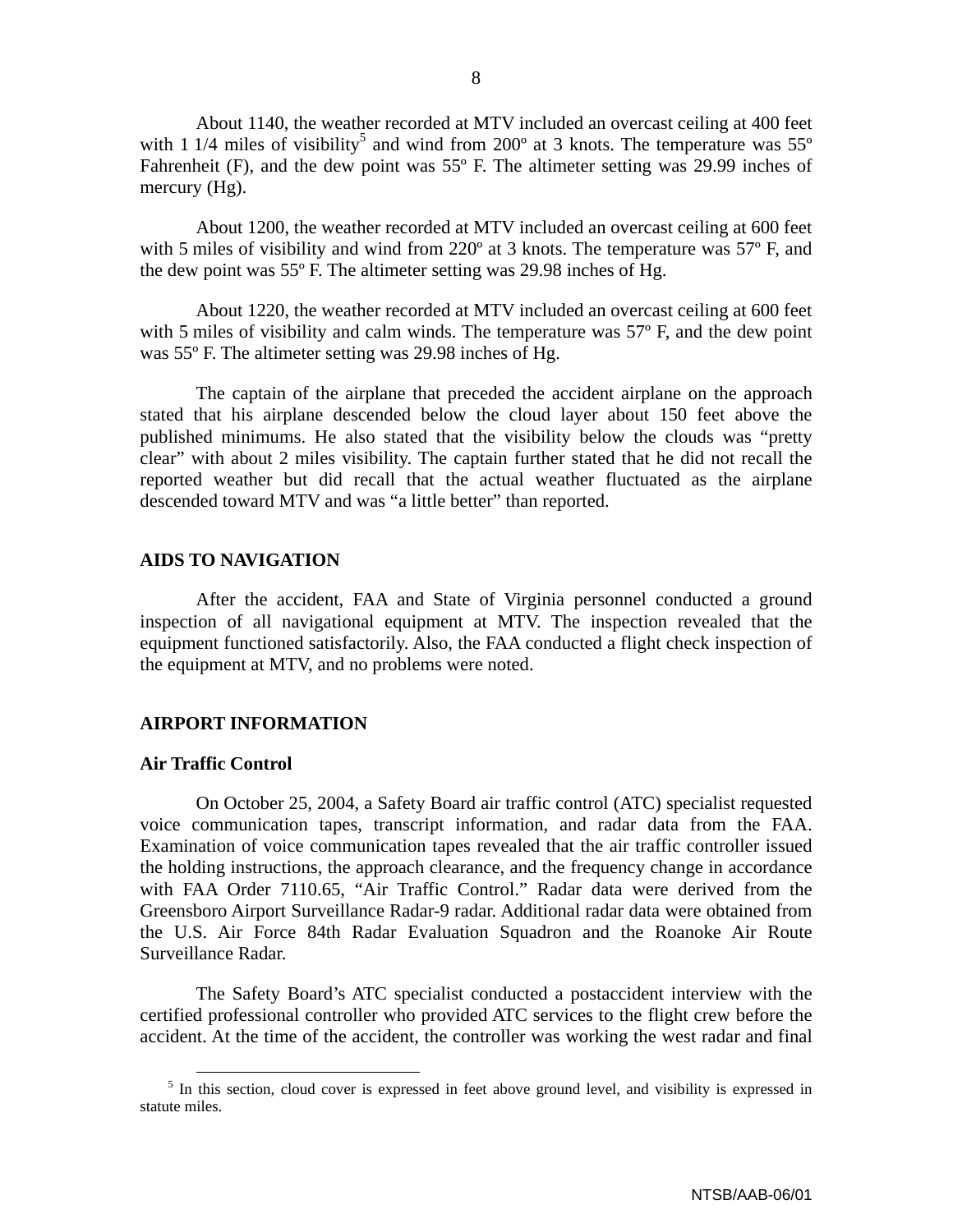radar positions at the Greensboro/Winston-Salem ATC tower. The controller was responsible for approach control services for the Greensboro/Winston-Salem airport and 11 satellite airports, including MTV. This area of responsibility extended about 30 nm north, 25 nm east, and 25 nm west of the Greensboro/Winston-Salem airport from the ground to 12,000 feet. MTV was located in the northern portion of the controller's area of responsibility. The controller stated that the MTV runway was shown on the ATC tower's radar display map. He also explained that controllers could select an additional map that depicted the final approach courses for the satellite airports (including MTV). In addition, the controller stated that, when an aircraft executed a localizer runway 30 approach to MTV according to the published descent profile, radar contact would normally be lost when the aircraft reached 2,000 feet, which occurred about 2 nm before the airport.

The controller stated that he observed the accident airplane's radar track when the airplane was about 3 nm southeast of MTV and was descending from 3,600 feet. He thought that the airplane was high for the approach but could not question the pilots because they had already been cleared to change to the CTAF and, as a result, the controller no longer had responsibility for the flight.

At 1230:07, when the airplane was 2.5 nm northwest of the airport and at an altitude of 1,800 feet, the controller's computer system generated a minimum safe altitude warning (MSAW) alert that lasted for 15 seconds. MSAW provides visual and aural alerts to controllers if a mode C-equipped aircraft is, or is projected to be, below an appropriate terrain clearance altitude. A review of the radar data indicated that an MSAW alert had sounded and was visually displayed on the controller's radar display as a flashing "LA" (low altitude) in the data block for the accident airplane. The controller stated that he did not observe or hear the MSAW alert.

At 1230:12, the last radar return from the airplane was received. The MSAW predicted the projected path of the airplane for another 10 seconds, and the alert ended at 1230:22. The airplane continued to fly beneath radar coverage for about 3 minutes before the flight crew declared the missed approach on the approach control radio frequency.

## **FLIGHT RECORDERS**

The airplane was not equipped with a cockpit voice recorder (CVR) or flight data recorder (FDR) and was not required by Federal regulations to be so equipped.

#### **WRECKAGE AND IMPACT INFORMATION**

The airplane wreckage was found on October 25, 2004, and all major components were accounted for at the accident scene. The airplane came to rest on the southeast face of Bull Mountain at an elevation of about 2,450 feet. The initial impact point was in trees, and the treetops were cut off at an angle that was parallel to the horizon. The distance from the first tree strikes to the initial ground scar was about 105 feet. The tree strikes and the ground scar were both at an elevation of about 2,400 feet. The distance from the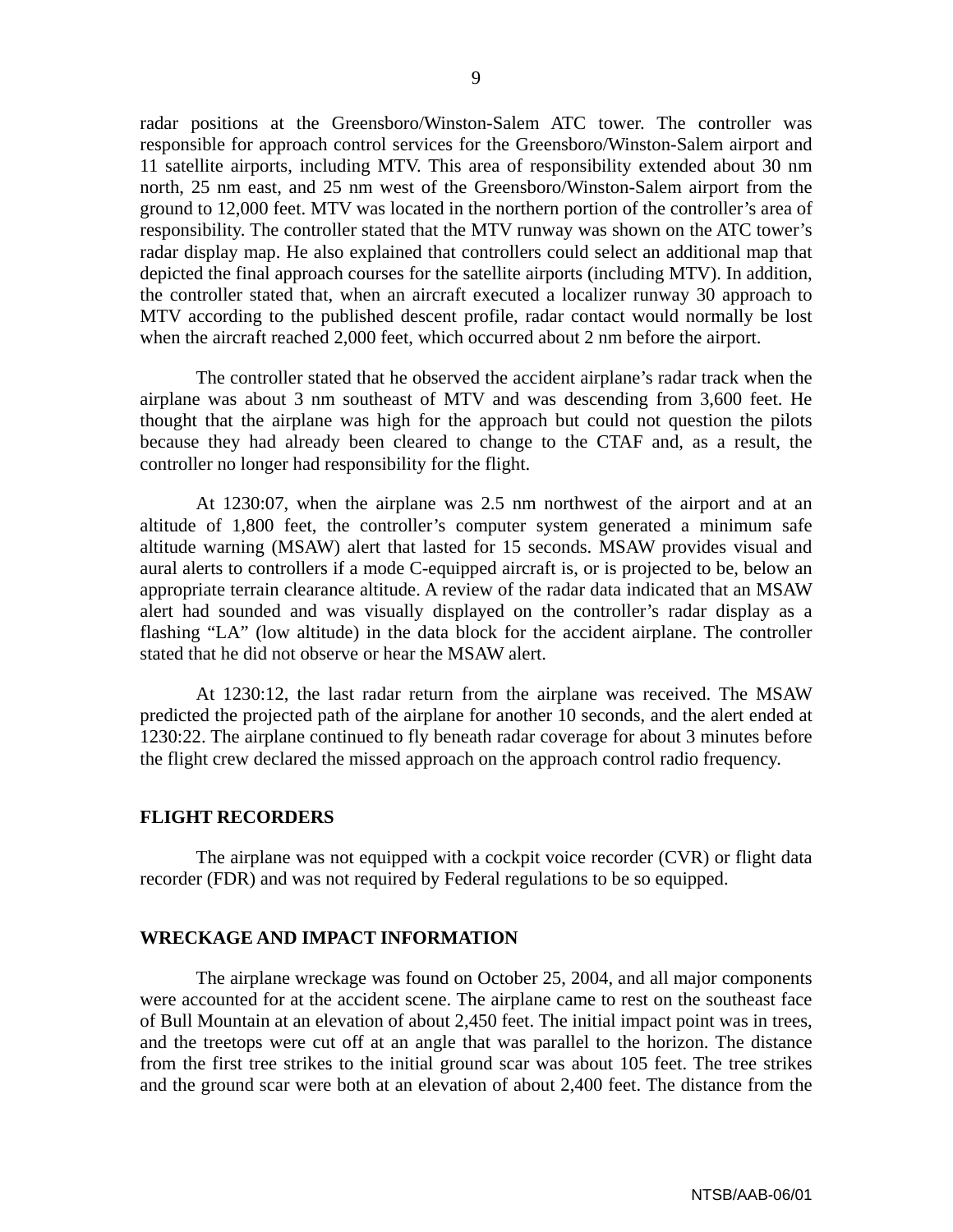initial ground scar to the main wreckage was about 95 feet. Several pieces of angularly cut wood were found along the debris path beneath the trees.

The main wreckage was found in an upright position. The cockpit and cabin were destroyed by impact forces and postcrash fire. The empennage and tail sections were still attached to the fuselage but were twisted and in an inverted position. The vertical fin and rudder were damaged by impact forces and postcrash fire. The left horizontal stabilizer was mostly intact with the elevator attached. The right horizontal stabilizer was damaged by impact forces, with the inboard section of the elevator still attached and pieces of the outboard section of the elevator scattered along the wreckage path.

Both wings were still attached to the fuselage at points just outside of the engine nacelle on each wing. The wings' outboard sections and their associated parts were scattered along the wreckage path. The inboard sections were essentially intact but were damaged by impact forces and postcrash fire. The left and right wing flaps were retracted, and the left and right main landing gear were retracted and in their respective wheel wells.

The left engine was in its nacelle and was still attached to the wing by cables and wires. The engine was damaged by impact forces and postcrash fire. The left propeller assembly had separated from the engine and was found beneath the fuselage and entangled with the wreckage. Each blade showed similar twisting and bending, leading edge gouging, and chordwise scratching. Two blades were bent over almost 180º at midspan. Another blade was fractured, and the outboard one-third had separated. Another blade had a blade tip that was wrinkled and torn. The propeller shaft was fractured with fracture surfaces that were consistent with impact forces and overload.

The right engine had separated from its wing and was found uphill from the main wreckage. The engine was damaged by impact forces and postcrash fire. The propeller shaft was fractured and had fracture surfaces that were consistent with impact forces and overload. The right propeller assembly was located adjacent to the initial impact crater in an upright position and with all four propeller blades attached. Three of the four blades displayed similar twisting, bending, leading edge gouging, and chordwise scratching. Two of these blades had blade tips that were fractured. One blade was bent aft.

Control cable continuity was established from the cockpit to the flight control surfaces, except for the ailerons. Aileron cable continuity was established from the cockpit to the point of left and right wing separation outside of the engine nacelles. The breaks in the aileron cables displayed evidence of overload.

# **MEDICAL AND PATHOLOGICAL INFORMATION**

The Office of the Chief Medical Examiner, Roanoke, Virginia, performed autopsies on the flight crew and passengers. The Chief Medical Examiner determined that the cause of death for the airplane occupants was blunt force trauma.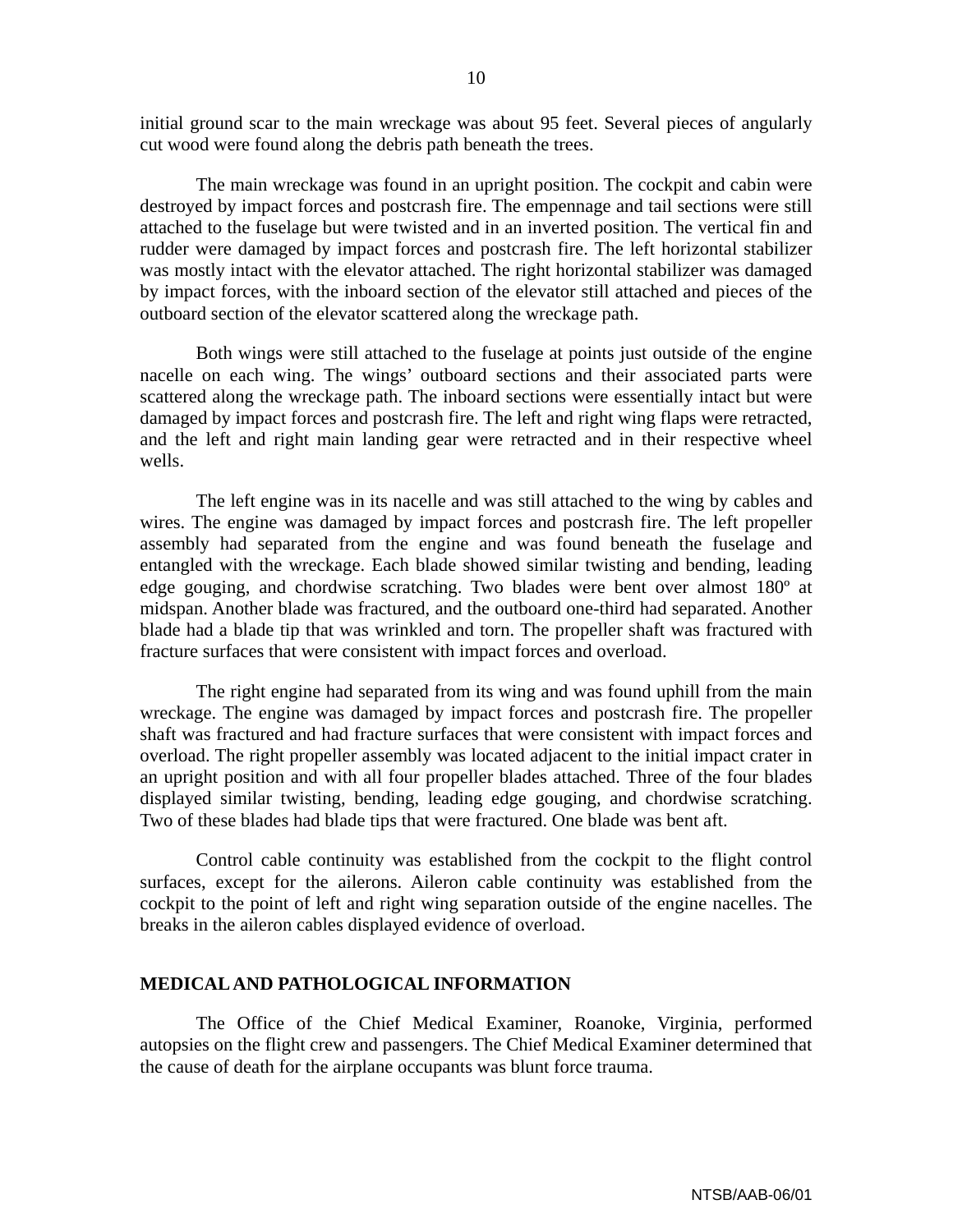The FAA's Bioaeronautical Sciences Research Laboratory, Oklahoma City, Oklahoma, performed toxicological testing on the captain and the first officer. According to the toxicological testing report for the captain, metoprolol (a prescription blood pressure medication that is also used to reduce the risk of a heart attack) was detected in his blood and liver. The captain had indicated his use of  $T_{\text{opt}}$  (metoprolol) on his most recent application for an FAA airman medical certificate.

According to the toxicological testing report for the first officer, diphenhydramine (a sedating, over-the-counter antihistamine that is often known as Benadryl™ and is typically used for allergy symptoms) was detected in her liver and kidney.

# **TESTS AND RESEARCH**

#### **Propellers**

On December 1, 2004, the propellers were examined at an aircraft recovery facility in Clayton, Delaware. The propellers' hub and blades were made of aluminum, and the propellers rotated in a clockwise direction (when viewed from the back). Neither propeller was feathered, which was consistent with normal operation. All of the damage (significant twisting, bending, leading edge gouging, and tearing of the blades) was consistent with impact forces, and no evidence indicated a mechanical anomaly.

# **Engines**

From January 26 to 28, 2005, the engines were examined at the Pratt & Whitney factory in Montreal, Canada, under the supervision of the Transportation Safety Board of Canada. No anomalies or mechanical deficiencies were found.

#### **Aircraft Performance Study**

An aircraft performance study was conducted by a Safety Board aircraft performance specialist. The study used data from three separate radar facilities to depict the flightpath of the accident airplane from the en route phase of flight to the BALES LOM, throughout the approach, and beyond the airport to the crash site.

The published missed approach procedure called for a climbing right turn at the MAP, which is over the runway threshold. Radar data indicated that the flight crew initiated the missed approach 7.5 nm beyond the MAP. The airplane then entered a straight-ahead climb on the runway heading.

The aircraft performance study also presented the flightpath that the airplane would have flown if it had entered a climbing right turn at the point where the climb was initiated. Interpolation of nominal climb rates and a standard turn rate depicted a flightpath that would have kept the airplane clear of terrain. Figure 4 compares the airplane's flightpath (in blue) with the flightpath that would have resulted if the airplane had entered a standard-rate right turn during the climb (in red).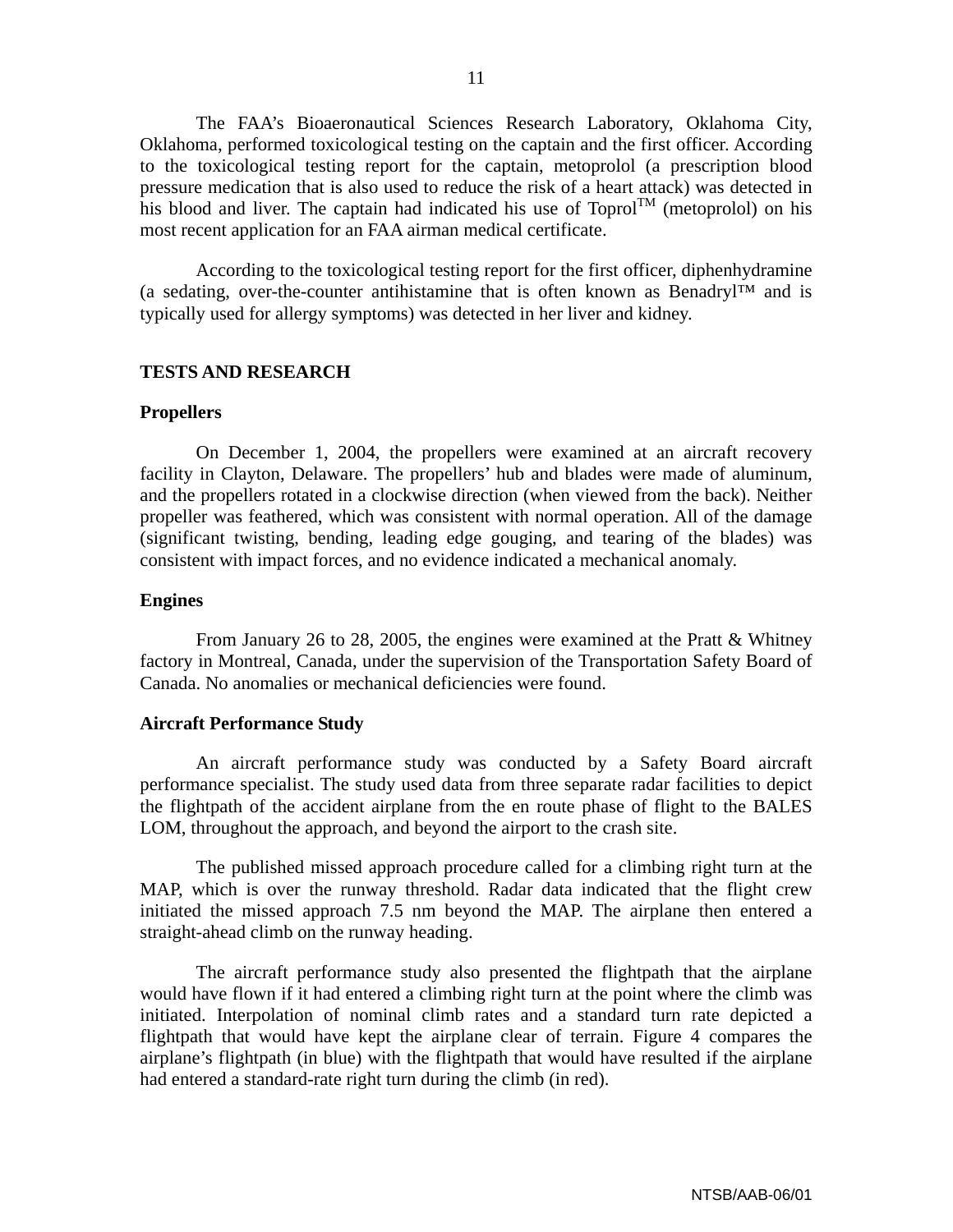

**Figure 4.** Depiction of the accident flightpath (blue) and the flightpath incorporating a climbing right turn (red) along with terrain elevations.

# **Demonstration Flight**

On January 7, 2005, the Operations Group Chairman participated in a demonstration flight in a Hendrick Motorsports Beech 1900 (N503RH) with two company pilots aboard. One purpose of the flight was to demonstrate the operation and functions of the Bendix/King KLN 90B GPS, the Mid-Continent Instruments MD-41 series GPS annunciation control unit, and other associated instrument displays. Another purpose of the flight was to observe the GPS runway 30 approach and the localizer runway 30 approach to MTV and other airplane navigation and system features that were available in the accident airplane.

If the database were current, the GPS unit would display the expiration date. If the database were expired, the GPS unit would indicate so, and the pilot would have to acknowledge the database's expiration. On powerup, the database displayed a date of September 3, 2003, with the message "non-current database." The database also displayed a message indicating that "all data must be confirmed before use," which was acknowledged by the pilot.

The pilots stated that they always used the "track up" feature versus the "north up" feature on the GPS. The track up feature showed the airplane flying to the top of the GPS screen, which provided better situational awareness than showing the airplane's relation to north at the top of the screen.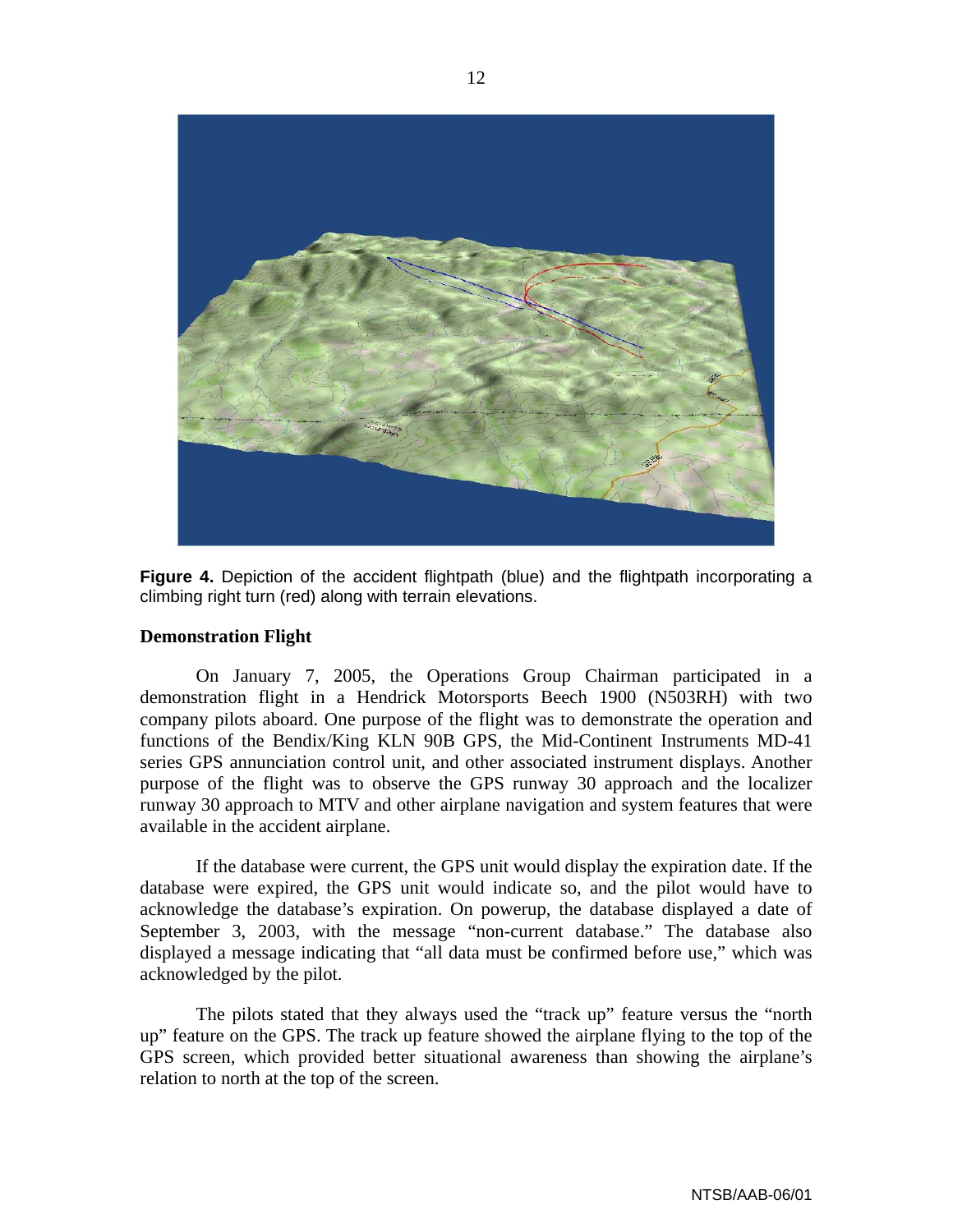With the GPS selected on the GPS annunciation control unit, the horizontal situation indicators (HSI) displayed GPS information, including to/from indications, course needle steering, and distance to waypoint. However, when a localizer or instrument landing system frequency was tuned on the No. 1 NAV (navigation) radio, which is displayed on the captain's (left) side, the autoselect frequency feature automatically replaced the GPS information from the captain's HSI with information pertaining to the NAV mode. (According to the flight crew, the GPS features functioned identically in the accident airplane.)

On the demonstration airplane, the GPS was installed in the front instrument panel. As a result, the flight crew could easily view the GPS screen.<sup>6</sup>

After the demonstration airplane took off from Henderson Oxford Airport, Oxford, North Carolina, the pilots selected the Danville very high frequency omnidirectional range (VOR), BALES LOM, and MTV as waypoints. While the airplane was approaching the Danville VOR, a flashing waypoint light illuminated on the GPS annunciation control unit on the front instrument panel. The light flashed for about 1.5 nm until the airplane passed the Danville VOR. The GPS autosequenced to the next waypoint, which was the BALES LOM, and drew a course line from the Danville VOR to BALES, which was depicted on the GPS screen. A message light then illuminated on the annunciation control unit, and the message on the GPS screen instructed the pilot to set the course deviation indicator (CDI) on the course to the BALES LOM. Once the CDI was set, the message light extinguished.

The GPS autoscale feature automatically chose the smallest map scale that displayed the active waypoint and the waypoint after the active waypoint if one existed. At this point of the flight, the BALES LOM and MTV were depicted on the GPS screen.

When the airplane was about 1.5 nm from the BALES LOM, the flashing waypoint light illuminated on the GPS annunciator panel, and the waypoint identifier (BALES) flashed on the GPS screen. When the airplane was over the BALES LOM, the automatic direction finder (ADF), which was tuned to BALES, indicated a needle swing on both the captain's and the first officer's radio magnetic indicators. The needle swing confirmed that the airplane was passing directly over the BALES LOM. After the airplane crossed the BALES LOM, the flashing waypoint light went out. The GPS autosequenced to the MTV waypoint, and the HSI showed that the distance to the waypoint was 5.2 nm.

The message light on the annunciation control unit illuminated, and the message reminded the pilot to set the CDI on a course of 305º (the inbound course for the localizer runway 30 approach). The pilot set the CDI on a course of 305º.

 After the airplane crossed the BALES LOM, the pilot initiated a right turn and continued that turn to the inbound course. Once the airplane was established on the

<sup>&</sup>lt;sup>6</sup> On the accident airplane, the GPS was installed between the cockpit seats below the level of the seat cushion. As a result, pilots in both seats were required to turn their heads 90º toward the center of the airplane and then downward to view the screen.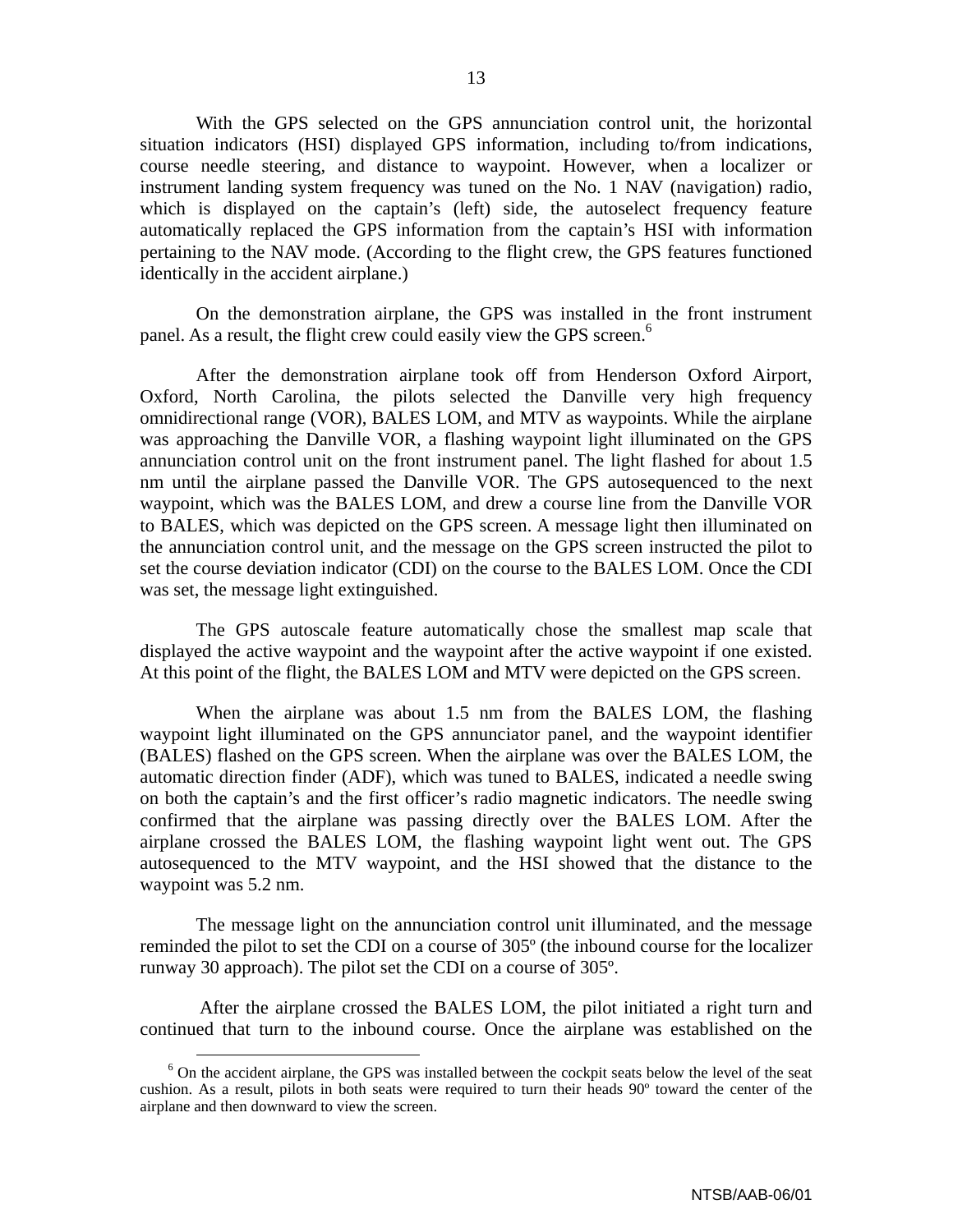inbound course, the captain's HSI showed a 5.1 nm distance readout to the MTV waypoint, and the first officer's HSI showed a 5.6 DME distance readout to the localizer/DME station.

After the airplane had overflown the airport, the distance readouts increased on the captain's and the first officer's HSIs. After the airplane had passed the departure end of the runway, the distance readouts showed a 0.5 nm difference (which was the same as the difference shown inbound). On the GPS screen, no course line was depicted beyond the airport; only the moving airplane symbol was displayed with a line drawn from the airplane symbol back to the airport. Because no additional waypoints had been entered into the GPS, no further waypoints were available for autosequencing.

During two approaches, when the airplane had overflown the localizer antenna, some CDI needle movement occurred to the right and back to center. During all of the runway overflights, the NAV flags did not appear on the captain's or the first officer's HSIs when the airplane passed over the localizer antenna. The GPS steering on the captain's side remained steady at all times.

Interviews with pilots at Hendrick Motorsports, including the pilot of the company's identically equipped King Air 200, N502RH, revealed that the Bendix/King KLN 90B GPS was used for backup only and strictly for position awareness. Further, the pilots who had flown the accident airplane and N502RH to MTV on the localizer runway 30 approach had all used the GPS and had set up the BALES LOM and MTV as waypoints.

The KLN 90B GPS Pilot's Guide stated the following: "as you become proficient with using the KLN 90B, don't be tempted to rely on it as the sole means of navigation. A good pilot never relies on just one source of navigation for either VFR [visual flight rules] or IFR flying. Cross check your position using VOR, DME, ADF, or other navigational devices you may have in the cockpit – including your eyes!"

#### **ORGANIZATIONAL AND MANAGEMENT INFORMATION**

Hendrick Motorsports, Inc., has operated under different names as the company grew and evolved. On February 1, 1980, the company hired its first pilot, who, at the time of the accident, was still employed by the company as a captain. At the time of the accident, the company employed 18 pilots (including the accident pilots): 15 were designated as captains, and 3 were designated as first officers. Over the years, Hendrick Motorsports bought and sold several airplanes, including the Piper Cheyenne II, Cessna 340, Challenger, Westwind, Falcon 20, Hawker 800, and Learjet 25 and 55. At the time of the accident, the company owned two King Air 200s, two Gulfstream IIs, two Beech 1900s, a Bell 407 helicopter, and three Saab 2000s. These aircraft were based at JQF.

During a postaccident interview, the captain who was hired as Hendrick Motorsports' first pilot stated that, before the accident flight, the company's flight department had never experienced any accidents, incidents, or violations. He also stated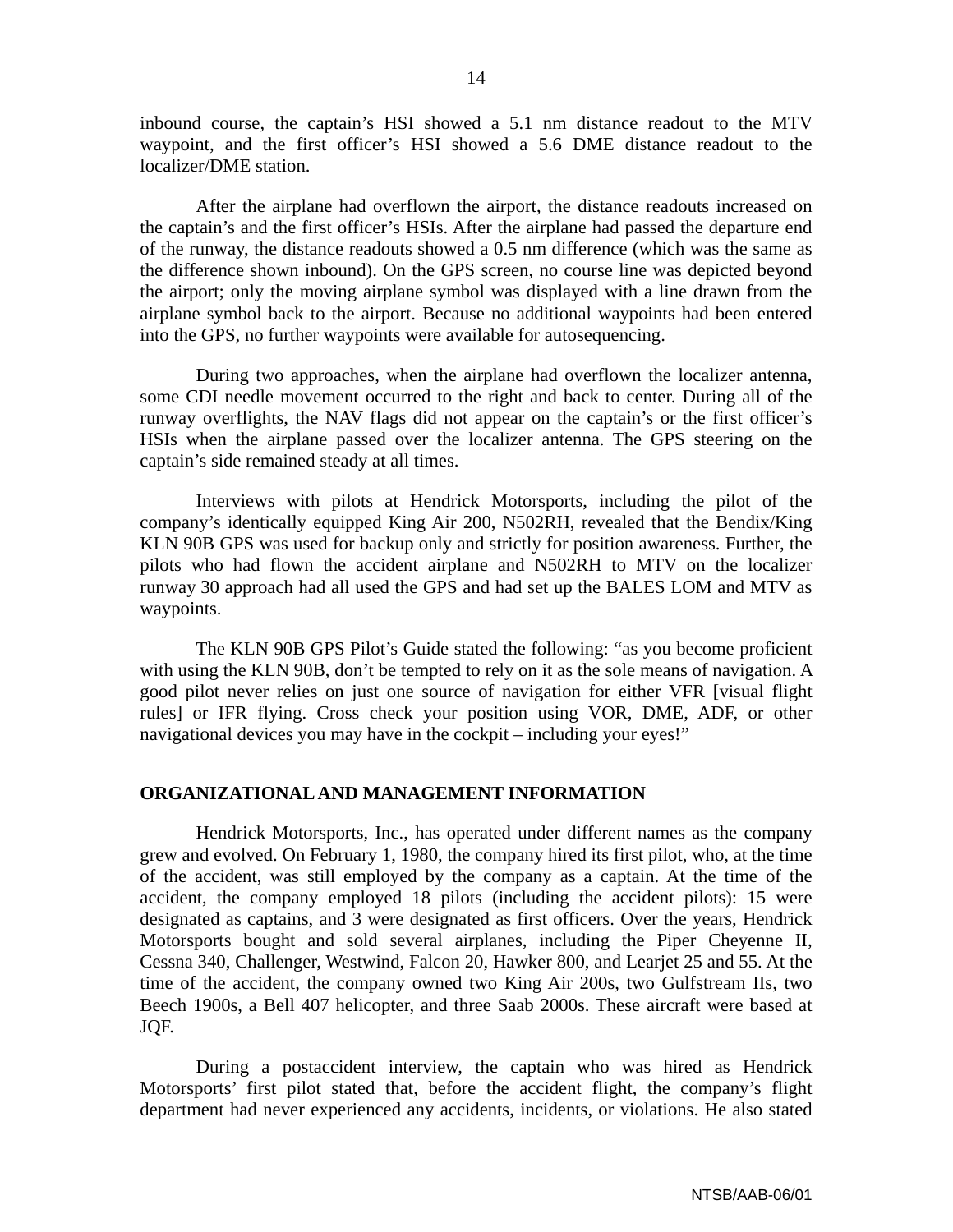that the company never pressured any pilots to fly in bad weather and that the pilots always made the final decision regarding whether to fly in such conditions. The captain further stated that the flight department's maintenance costs were never questioned and that the department's budget was not limited because senior company management "wanted it done right."

# **Postaccident Actions**

After the accident, Hendrick Motorsports made immediate, short-term, and long-term changes to the company's organization, practices, and equipment. Some of these changes had already been planned or were in progress at the time of the accident and were further enhanced as a result of the company's participation in the investigation.

Hendrick Motorsports installed an EGPWS on each aircraft. The EGPWS provides pilots with a pictorial view of terrain (displayed on the radar screen, the multifunction display, or the GPS screen) in addition to aural warnings (as provided by the EGPWS). The company also installed a traffic alert collision avoidance system in each aircraft. Further, the company installed new Garmin GPS 400 units (with EGPWS) in Beech 1900 airplanes. In addition, the company moved the terrain depiction on the Gulfstream II from the global navigation system screen, which is mounted on the center console, to the radar screen on the front instrument panel, which is directly in the pilot's view.

Hendrick Motorsports created three new positions: aviation director, safety program manager, and full-time dispatcher. (The company previously had a part-time dispatcher.) The company's chief pilot was selected as aviation director and was responsible for the oversight of the entire aviation department. (The most senior company pilot was then promoted to chief pilot.) The responsibilities of safety program manager were added to the duties of a newly hired pilot who had a background in safety for a major airline.

Along with the staffing changes, Hendrick Motorsports established a safety committee that comprised staff members from the company's operations, flight, and maintenance departments and hired an independent safety consulting firm to review the flight department's operations. Also, Hendrick Motorsports consolidated the company's standard operating procedures for all aircraft in its fleet and issued addendums to the procedures for each aircraft model. In addition, Hendrick Motorsports revised the company's training plan to include two training sessions per year for each pilot. One session consisted of recurrent training, with 1 week of academic and flight simulator training. The other session consisted of 1 day of academic training for special circumstances (for example, cold weather considerations and mountain flying) and 1 day of emergency procedures training in a flight simulator.

# **ADDITIONAL INFORMATION**

The FAA's Aeronautical Information Manual (AIM) chapter 5, "Air Traffic Control Procedures," section 5, "Pilot/Controller Roles and Responsibilities,"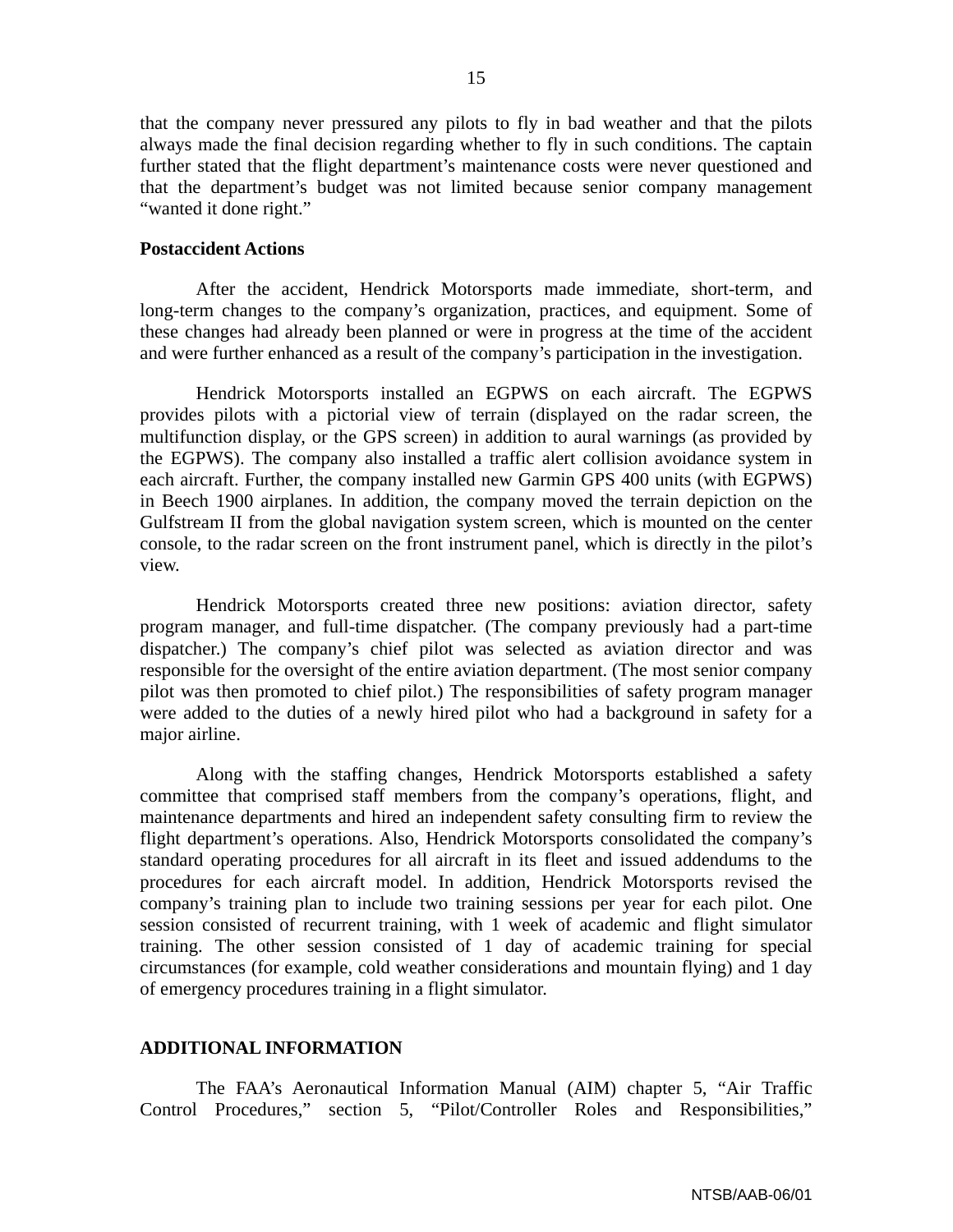paragraph 5-5-7, "Safety Alert," states that pilots should initiate appropriate action if they receive a safety alert<sup>7</sup> from ATC and that they should "be aware that this service is not always available, and that many factors affect the ability of the controller to be aware of a situation in which unsafe proximity to terrain, obstructions, or proximity to other aircraft may be developing."

AIM chapter 5, section 4, "Arrival Procedures," paragraph 5-4-20, "Missed Approach," states, in part, the following standard guidance for pilots:

- a. When a landing cannot be accomplished, advise ATC and, upon reaching the missed approach point defined on the approach procedure chart, the pilot must comply with the missed approach instructions for the procedure being used or with an alternate procedure specified by ATC.
- b. Protected obstacle clearance areas for missed approach are predicated on the assumption that the missed approach is initiated at…the missed approach point and not lower than the minimum descent altitude.
- f. Pilots must ensure that they have climbed to a safe altitude prior to proceeding off the published missed approach, especially in non-radar environments.

<sup>&</sup>lt;sup>7</sup> According to the AIM, controllers are to issue a safety alert if they become aware that an aircraft under their control is at an altitude that, in their judgment, places the aircraft in unsafe proximity to terrain, obstructions, or other aircraft.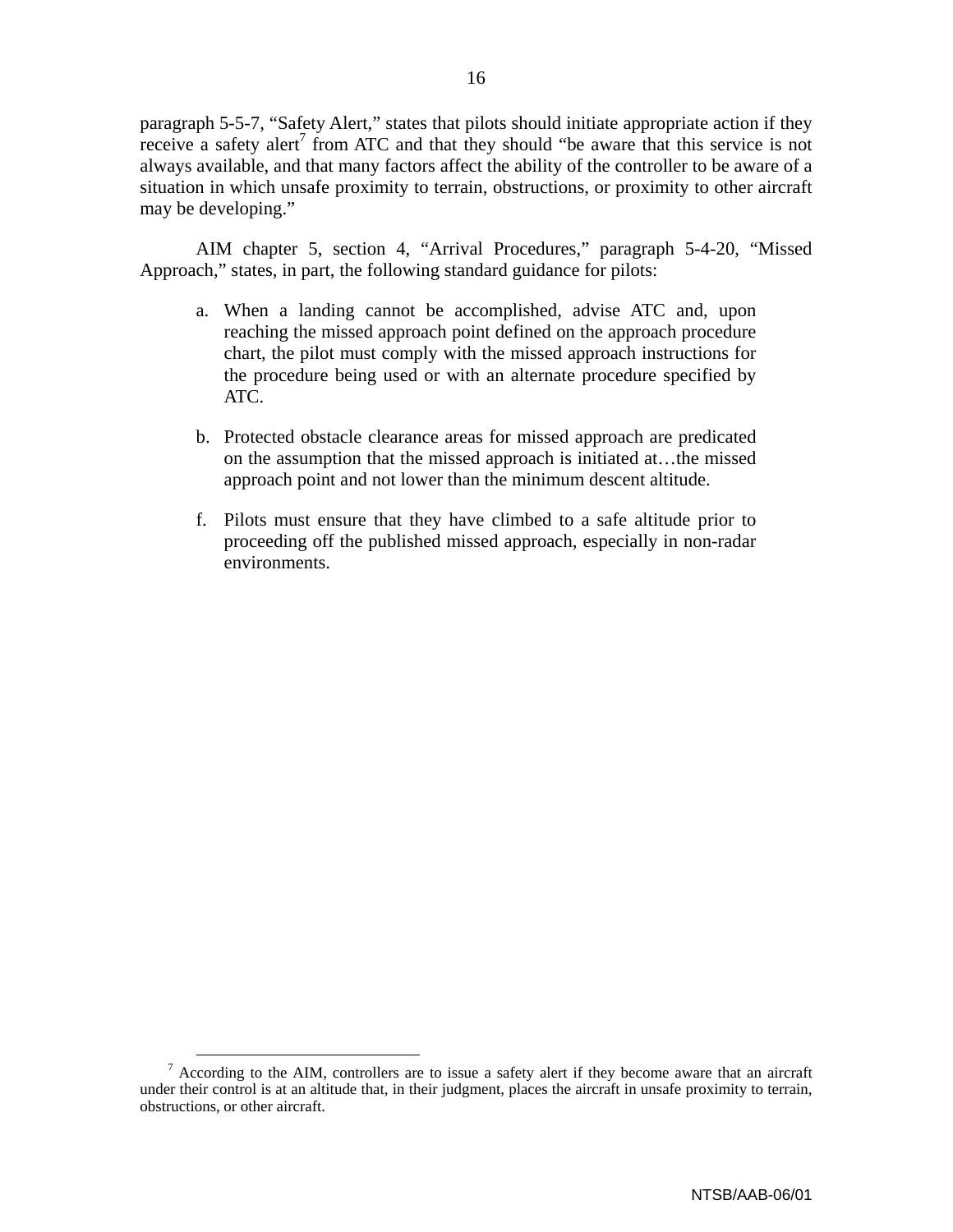#### **ANALYSIS**

The corporate Beech King Air 200 approached the nontowered destination airport on an IFR flight plan in IMC. The flight crew was instructed to hold at the BALES LOM on the localizer course at an altitude of 4,000 feet and was then cleared for the approach during the initial right turn over the LOM. The airplane continued the turn until it was established on the localizer course inside the LOM at an altitude of about 3,900 feet. The airplane would have been expected to initially cross the BALES LOM at 4,000 feet; turn outbound on an extended leg; then, after being cleared for the approach, turn to the inbound course with sufficient distance from the BALES LOM to descend to an altitude of 2,600 feet before crossing the BALES LOM. Once the airplane was established on the localizer course, ATC issued a radio frequency change to the CTAF, and ATC radar services were automatically terminated. Two nm after crossing the BALES LOM, the airplane descended from 4,000 to 2,600 feet near the MAP. During this flight segment, the airplane would have been expected to descend from 2,600 feet at the BALES LOM to 1,340 feet at the MAP. However, an examination of the radar data showed that the airplane flew an approach that was displaced by about 5 nm compared with the published approach.

The published missed approach procedure instructed pilots, at the MAP, to make a climbing right turn directly to the BALES LOM and hold at 2,600 feet. Radar data showed that the accident airplane did not make a climbing right turn, as required in the published missed approach procedure. Instead, after passing the MAP, the airplane continued to descend from 2,600 feet on a course of 305º and leveled off at 1,400 feet, which was again consistent with a 5-nm displacement. About 8 nm beyond the airport, the airplane initiated a straight-ahead climb and climbed about 700 feet over the next 2 nm before the flight crew declared a missed approach on the approach control frequency. ATC acknowledged the call, and, about 3 seconds later, the airplane's radar target was lost near the location of the crash site. The accident occurred in mountainous terrain at an elevation of about 2,400 feet. Examination of the airplane revealed no mechanical anomalies. The airplane was not equipped with an EGPWS.

When the airplane was 2.5 nm northwest of the airport and at an altitude of 1,800 feet, the controller's computer system generated an MSAW alert, which lasted 15 seconds. The controller stated that he did not observe or hear the MSAW alert. However, the MSAW alert was not a factor in this accident because, at the time of the alert, radar services had already been terminated, and the airplane was not under the control of ATC. In addition, the airplane continued to fly for about another 7 miles before the accident occurred. During this time, no further MSAW alerts were generated because the airplane was flying beneath radar coverage.

Two distinct differences exist between the published approach procedure and the manner in which the accident pilots flew the approach. First, once the accident airplane was established on the inbound course, the descents to 2,600 and 1,400 feet appeared to be keyed to the MAP or MTV rather than to the BALES LOM. Second, the missed approach was initiated 7 to 8 nm past the MAP and was not properly executed.